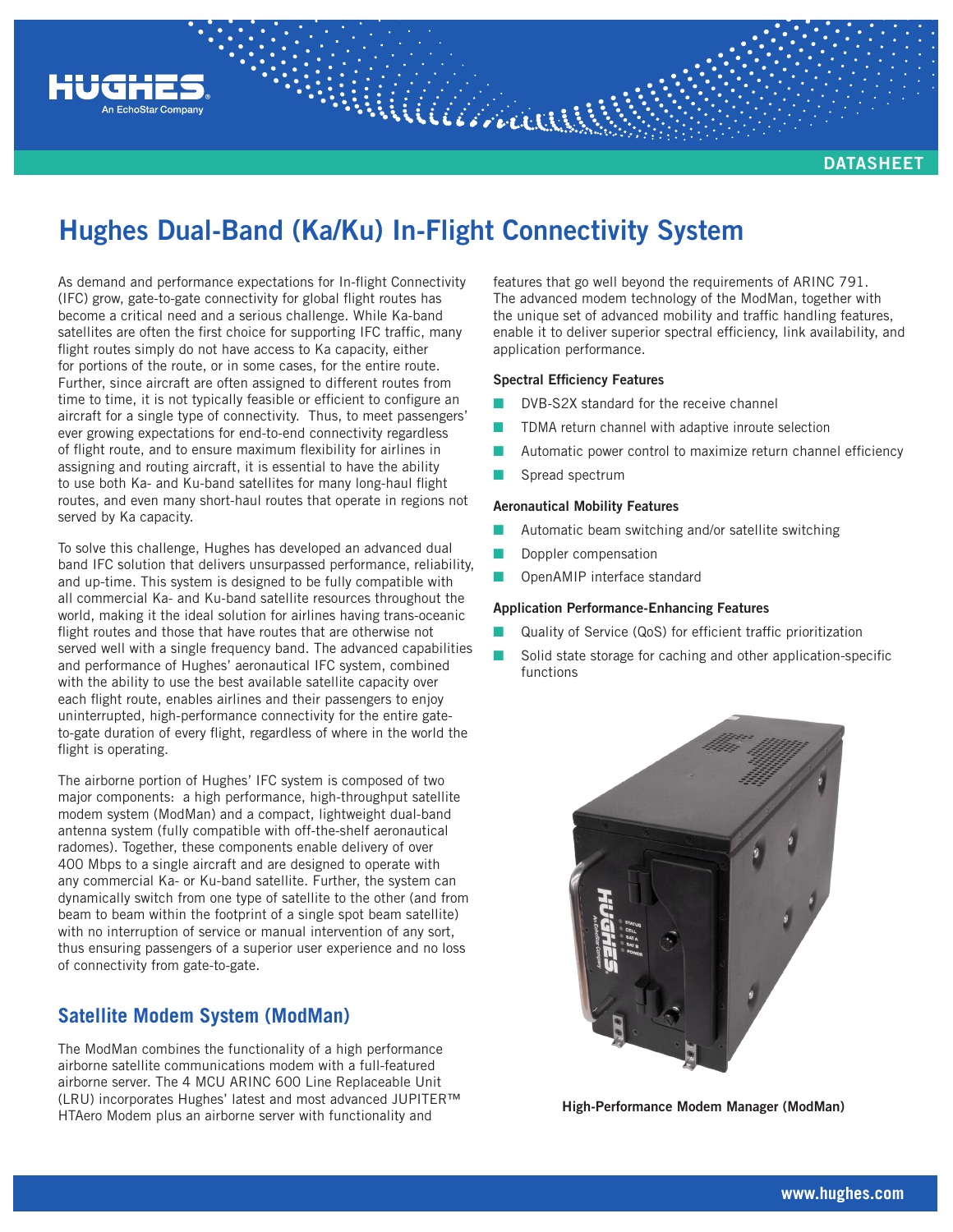## **Aero Antenna System**

Hughes aeronautical antenna delivers industry-leading RF performance and supports transmit/receive across the full bandwidth of all standard commercial Ka- and Ku-band satellites. The antenna has been specially designed to have low weight and a low profile, enabling compatibility with industry-standard aeronautical radomes. Mechanically, it incorporates features that enable precise, reliable tracking and rapid change from band to band.

The antenna system is based on ARINC 791 architecture and consists of four Line Replaceable Units (LRUs):

- **Q Outdoor Antenna Equipment (pedestal, Ka and Ku apertures)**
- Q Ka RF Unit (Ka KRFU)
- Q Ku RF Unit (Ku KRFU)
- Antenna Control Unit (KANDU)

The OAE is mounted on top of the aircraft fuselage and incorporates two high-performances, back-to-back light weight apertures: one for Ka-band communications and a separate one for Ku-band communications.

The KRFUs and KANDU are mounted inside the aircraft cabin above the headliner.



**High-Performance Dual Band Aero Antenna**

### **Modman Specifications**

| <b>Component</b>                  | <b>Description</b>                      |
|-----------------------------------|-----------------------------------------|
| Processor                         | Intel <sup>®</sup> Multi-Core Processor |
| <b>Ethernet Switch/Router</b>     | Ethernet Multi-Port switch/router       |
| Aircraft Discrete I/O             | Per ARINC 791                           |
| <b>ARINC 429</b>                  | RX Interface                            |
| Cellular Modem                    | 4G/LTE Cellular modem                   |
| Internal Mass Storage             | Solid State Drive (SSD)                 |
| Status LEDs                       | Front panel status indicators           |
| Airplane Personality Module (APM) | Support for APM available               |
| Security                          | TPM per TPM 1.2 specifications          |
| Power                             | 115 VAC, 320-800 Hz                     |
| Power Dissipation                 | $<$ 100 $W$                             |
| Form Factor                       | 4MCU per ARINC 600                      |
| Qualification                     | RTCA/DO-160G                            |